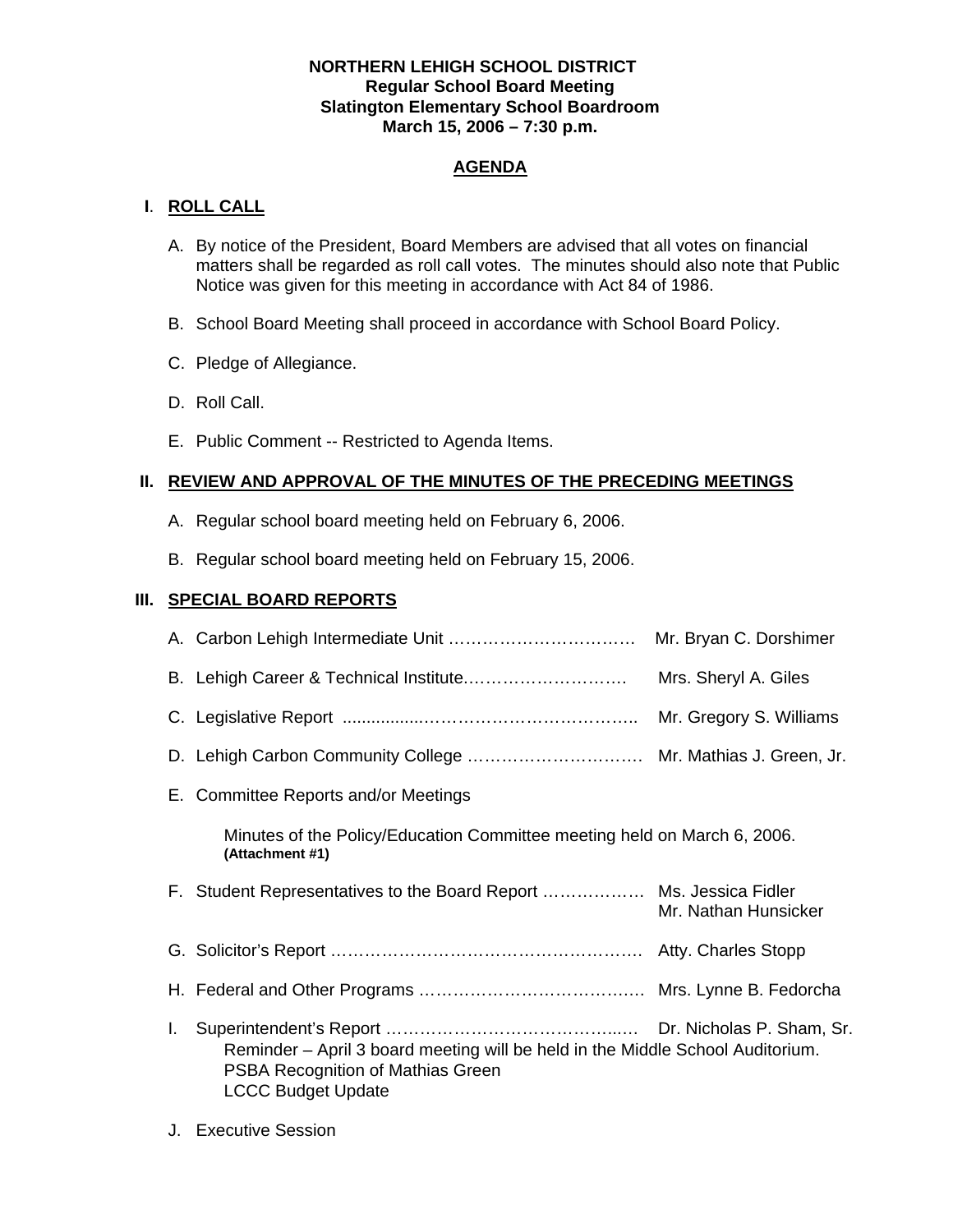## **IV. PERSONNEL**

#### A. Nominations for Appointment

| <b>Diane Stettler</b>    | <b>Temporary Vacancy Replacement</b>                   |
|--------------------------|--------------------------------------------------------|
| Assignment:              | Grade 1 teacher at Peters Elementary School, replacing |
|                          | Janet Bashore                                          |
| Salary:                  | \$38,000 (Pro-Rated) (Step 1 Bachelors on the 2005-    |
|                          | 2006 NLEA Collective Bargaining Agreement              |
|                          | Salary Schedule)                                       |
| <b>Effective Date:</b>   | On or about April 16, 2006                             |
| <b>Termination Date:</b> | On or about June 16, 2006                              |

B. Approve to appoint Diana Beltran as the substitute Administrative Detention Supervisor in the senior high school. She will work as a substitute when needed on Tuesday and Thursday from  $2:30 - 4:00$  p.m. throughout the 2005-2006 school calendar year that warrants detention coverage. Salary will be \$28.50 for each day worked.

## **V. POLICY**

#### A. Conferences

- 1. Laurie Newman-Mankos  $34<sup>th</sup>$  Special Education Law Conference Sponsored by Lehigh University – May 12, 2006 – Bethlehem, PA -- Registration: \$145.00 – Funding: IDEA **(Attachment #2)**
- 2. Darryl Keiser Water Analysis Workshop Sponsored by Penn State Harrisburg May 4 and 11, 2006 – Center Valley, PA – Registration: \$245.00 – Funding: Support Services Budget **(Attachment #3)**
- 3. Edward Hollenbach Water Analysis Workshop Sponsored by Penn State Harrisburg – May 4 and 11, 2006 – Center Valley, PA – Registration: \$245.00 – Funding: Support Services Budget **(Attachment #4)**
- 4. Brian Geiger Water Analysis Workshop Sponsored by Penn State Harrisburg May 4 and 11, 2006 – Center Valley, PA – Registration: \$245.00 – Travel: \$20.00 – Total Approximate Cost: \$265.00 – Funding: Support Services Budget **(Attachment #5)**
- B. Board Policy
	- 1. First Reading
		- a. Approve revisions to school board policy #006 Meetings Local Board Procedures, as presented after first reading. **(Attachment #6)**
		- b. Approve revisions to school board policy #205 Pupils Post Secondary Students, as presented after first reading. **(Attachment #7)**
	- 2. Second Reading
		- a. Approve revisions to school board policy #004.1 Pupils Student Representative to Board, as presented after second reading. **(Attachment #8)**